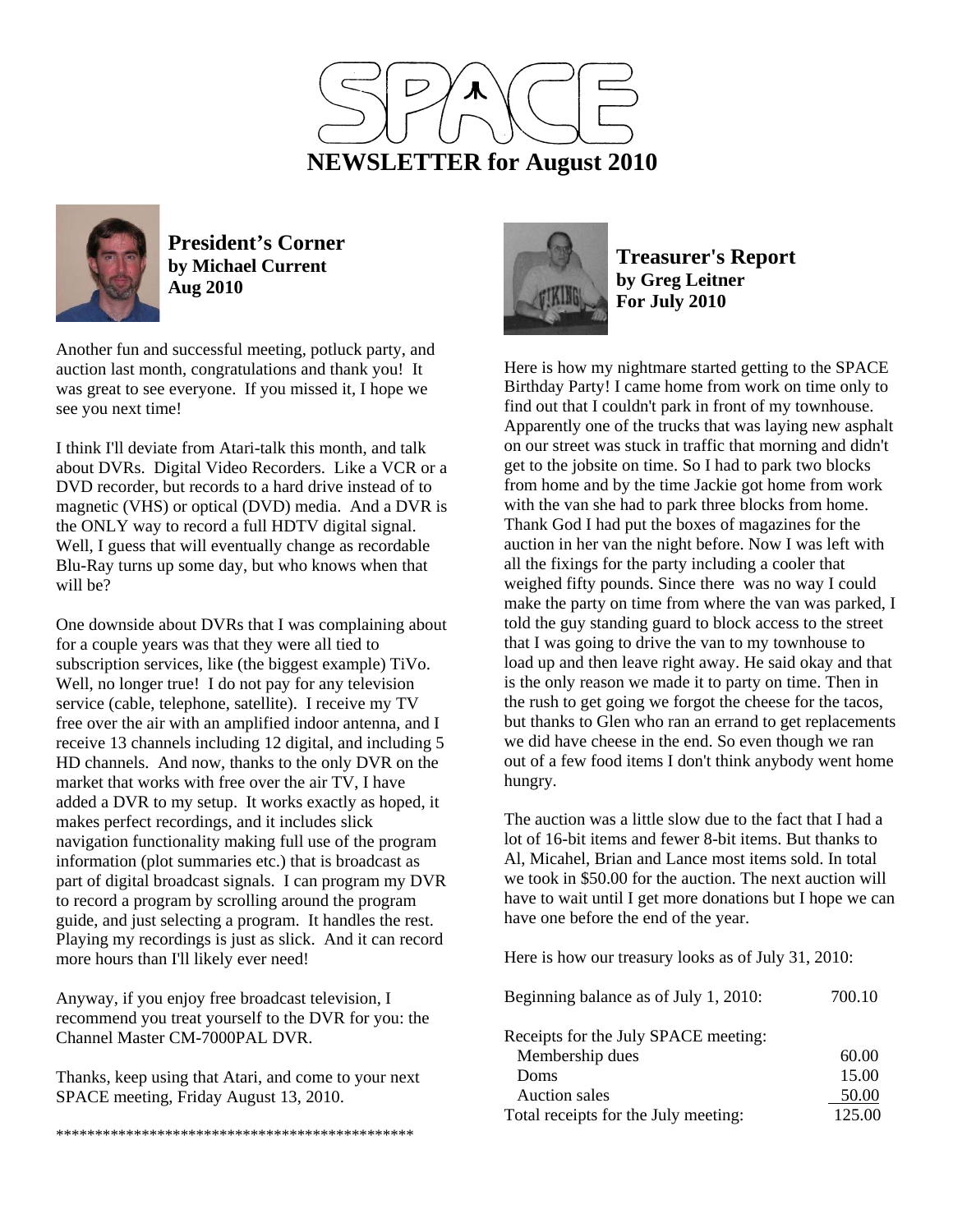| Expenses for the July SPACE meeting: |       |
|--------------------------------------|-------|
| Web-site for June and July           | 20.00 |
|                                      |       |

Ending balance as of July 31, 2010: 805.10

A very good month indeed! Not only did we have the auction sales but getting four membership dues renewals really made July a banner month. We now have about \$25.00 more in our account this year than last year and things couldn't look much better fo SPACE's future. Thanks for all your support and thanks to the members who brought food and beverage items to the party.

See you all in August.

\*\*\*\*\*\*\*\*\*\*\*\*\*\*\*\*\*\*\*\*\*\*\*\*\*\*\*\*\*\*\*\*\*\*\*\*\*\*\*\*\*\*\*\*\*\*

**Secretary's Report By Steven Peck For July 2010** 

No minutes from the July meeting were submitted in time for this newsletter.

\*\*\*\*\*\*\*\*\*\*\*\*\*\*\*\*\*\*\*\*\*\*\*\*\*\*\*\*\*\*\*\*\*\*\*\*\*\*\*\*\*\*\*\*



**BBS Corner By Nolan Friedland For Aug 2010** 

If anyone has any comments, suggestions, ideas, or submissions for the BBS Corner column or the SPACE BBS web site, you may email them to me, Nolan Friedland, at the address shown on the back of this newsletter under the "CLUB OFFICIALS" section.

\*\*\*\*\*\*\*\*\*\*\*\*\*\*\*\*\*\*\*\*\*\*\*\*\*\*\*\*\*\*\*\*\*\*\*\*\*\*\*\*\*\*\*\*

From: Michael Current [michael@mcurrent.name] Sent: Monday, July 12, 2010 3:29 PM Subject: BITS#1503 @Party 2010.

--Newsgroups: comp.sys.atari.8bit --Date: Thu, 08 Jul 2010 18:41:09 -0500

Hello!

BITS have taken part in @Party 2010 with a new demostration intro... Feel free to download:

http://thebitsclub.tripod.com/BITS1503-XL-20100607.ZIP

Goodbye, SOLO BITS (thebitsclub.tripod.com)

> BITS1503 20100606

 @Party Harvard, Massachusetts.

| BBBBB----TTTTTTT--TTTTTTF---SSSSS                     |  |  |  |  |  |  |  |
|-------------------------------------------------------|--|--|--|--|--|--|--|
| BBBBBB. IIIIIII. TTTTTTT. SSSSSS                      |  |  |  |  |  |  |  |
| $BBB:BB: \ldots : III: : : : : : TTT: : : : SSS: : :$ |  |  |  |  |  |  |  |
| BBBBBTTTTTTSSSS.                                      |  |  |  |  |  |  |  |
| $RRR-RR---TTT---TTT---TTTT---SSS$                     |  |  |  |  |  |  |  |
| $BBBBBB == IIIIIIII == = TTT == SSSSSS$               |  |  |  |  |  |  |  |
| $RRRRR - - TTTTTTTT - - - TTTT - - - SSSSS -$         |  |  |  |  |  |  |  |
|                                                       |  |  |  |  |  |  |  |
|                                                       |  |  |  |  |  |  |  |
|                                                       |  |  |  |  |  |  |  |
|                                                       |  |  |  |  |  |  |  |

 Herman Samso J.(c)Copyright. WWW: bits.atari.org eMail: h.samso@gmail.com

\*\*\*\*\*\*\*\*\*\*\*\*\*\*\*\*\*\*\*\*\*\*\*\*\*\*\*\*\*\*\*\*\*\*\*\*\*\*\*\*\*\*\*\*

From: Michael Current [michael@mcurrent.name] Sent: Sunday, July 18, 2010 10:11 PM Subject: Atari's Iconic Haunted House Lives Again!

- Original Atari Favorite Re-Imagined for a New Generation; Scares its Way to Wii, Xbox LIVE and Windows PC Download in Time for Halloween 2010 -

NEW YORK , July 14 /PRNewswire/ -- Enter the Haunted House, if you dare. Atari's classic groundbreaking game has returned with more chills, cool new unlockables and plenty of spooky new enemies. The terrifying fun that lies within Graves Mansion is back as Atari, one of the world's most recognized publishers and producers of interactive entertainment, scares up its legendary classic, Haunted House -- reimagined for a new generation of gamers in celebration of the title's 30th anniversary. Haunted House will take control of Wii®, Xbox LIVE® Arcade for the Xbox 360® video game and entertainment system from Microsoft, and Windows PC Download this fall, with suspense filled challenges, new chilling environments and more frightful enemies than ever before.

Haunted House pays homage to the classic favorite as players fight for their lives in Graves Mansion as the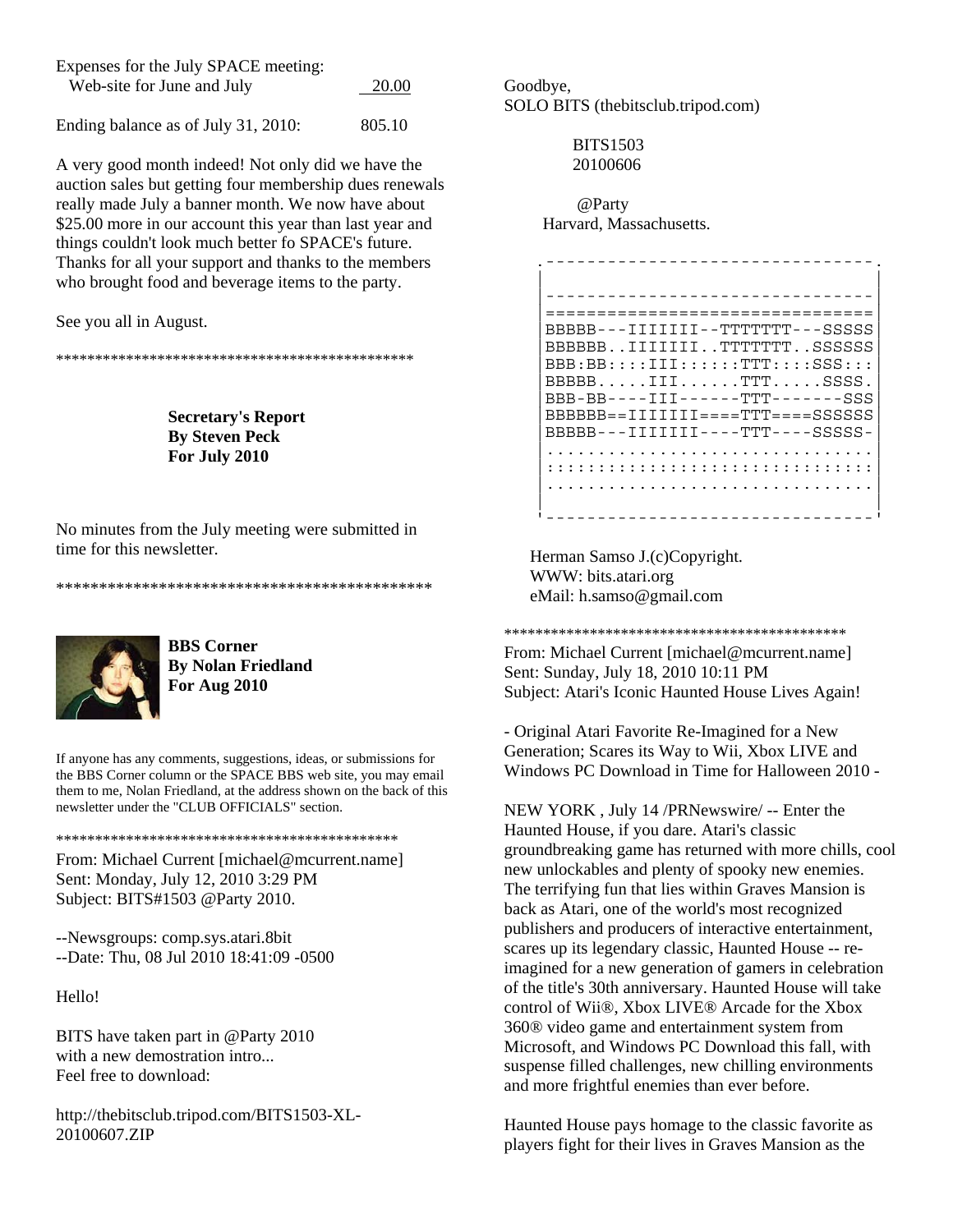grandchildren of the original character that disappeared without a trace in the evil mansion over 30 years ago. Chased by pesky poltergeists, haunted by scary skeletons and exhausted from battles with creepy creatures, players are in a goosebump-educing fight to explore the dark and creepy depths of Graves Mansion in search of the four lost pieces of the magical urn. The player's goal is to reassemble the urn and defend their family's legacy with the aid of mystical tomes, powerful light sources and multiple keys.

"The glowing eyes and mysterious urn of Haunted House still resonates with gamers who made the original franchise a blockbuster hit," says Jim Wilson, President of Atari. "Atari looks forward to introducing a new generation of gamers to the fun and suspense of Graves Mansion and bringing families together with the magic that is Haunted House."

The pick up-and-play arcade-style adventure allows players to jump right in and begin battling for their family's legacy and explore the dark and mysterious levels. An eerie, 3D rich environment of towers, basements and catacombs draws players into the haunted world and cursed story. Find hidden treasures, solve puzzles, fight bosses, and navigate through the spooky mansion and multiple levels on the way to a showdown with Zachary Graves.

For more information, please log onto www.atari.com or www.atarihauntedhouse.com

## ABOUT ATARI, SA

Atari group is a global creator, producer and publisher of interactive entertainment for key platforms, including online (casual, social, MMO), PC, consoles from Microsoft, Nintendo and Sony, and advanced smart phones (i.e. iPhone, Android and RIM devices).

Atari benefits from the strength of its worldwide brand and its extensive catalogue of iconic game franchises (Asteroids®, Centipede®, Missile Command®, Lunar Lander®), original owned franchises (Test Drive®, Backyard Sports®, Deer Hunter®, Champions Online) and third party franchises (Ghostbusters®, Rollercoaster Tycoon®, Dungeons and Dragons®, Star Trek).

To play games and get other information please visit www.atari.com

© 2010 Atari Europe SASU. All rights reserved. Atari word mark and logo are trademarks owned by Atari Interactive, Inc.

ABOUT IMAGINENGINE

ImaginEngine is a leading studio in the development of quality children's titles and casual title software. The ImaginEngine team is known for its award-winning, commercially successful console, handheld, PC and online games. ImaginEngine specializes in creating entertaining family-friendly experiences for kids and adults to enjoy. The studio has shipped nearly 200 titles across major platforms.

ImaginEngine is a Foundation 9 Entertainment studio, and is located in Framingham, MA. For more information please visit: www.imaginengine.com.

## SOURCE Atari

\*\*\*\*\*\*\*\*\*\*\*\*\*\*\*\*\*\*\*\*\*\*\*\*\*\*\*\*\*\*\*\*\*\*\*\*\*\*\*\*\*\*\*\*

From: Michael Current [michael@mcurrent.name] Sent: Friday, July 30, 2010 9:40 PM Subject: BiTS releases new STe prod at Sommarhack

BiTS releases new STe prod at Sommarhack July 4th, 2010

BiTS released a new STe prod at Sommarhack 2010. It's a multipart demo with various effects. » Download BiTS #39 http://files.dhs.nu/party/sommarhack2010/bits39.zip

\*\*\*\*\*\*\*\*\*\*\*\*\*\*\*\*\*\*\*\*\*\*\*\*\*\*\*\*\*\*\*\*\*\*\*\*\*\*\*\*\*\*\*\*

From: Michael Current [michael@mcurrent.name] Sent: Friday, July 30, 2010 9:37 PM Subject: Excellence in Art releases three STe prods at Sommarhack

Excellence in Art releases three STe prods at Sommarhack July 4th, 2010

No less than three new prods from Excellence in Art was released last night at Sommarhack.

First up is a sample collection for Protracker (and other trackers) with high quality samples. It goes with an STe-intro to present the collection.

The next prod is a slideshow with photographs from Sommarhack 2010 with commentary.

And finally, the big followup to Talk Talk from 1993 was released. It's a big demo for four meg STe machines. Preferably watched with harddrive, or wait for all four floppydisks to load! :-)

 » Download ProTracker Sample Library Xtravaganza http://files.dhs.nu/party/sommarhack2010/xiaptslx.zip » Download the party report slideshow http://files.dhs.nu/party/sommarhack2010/report.zip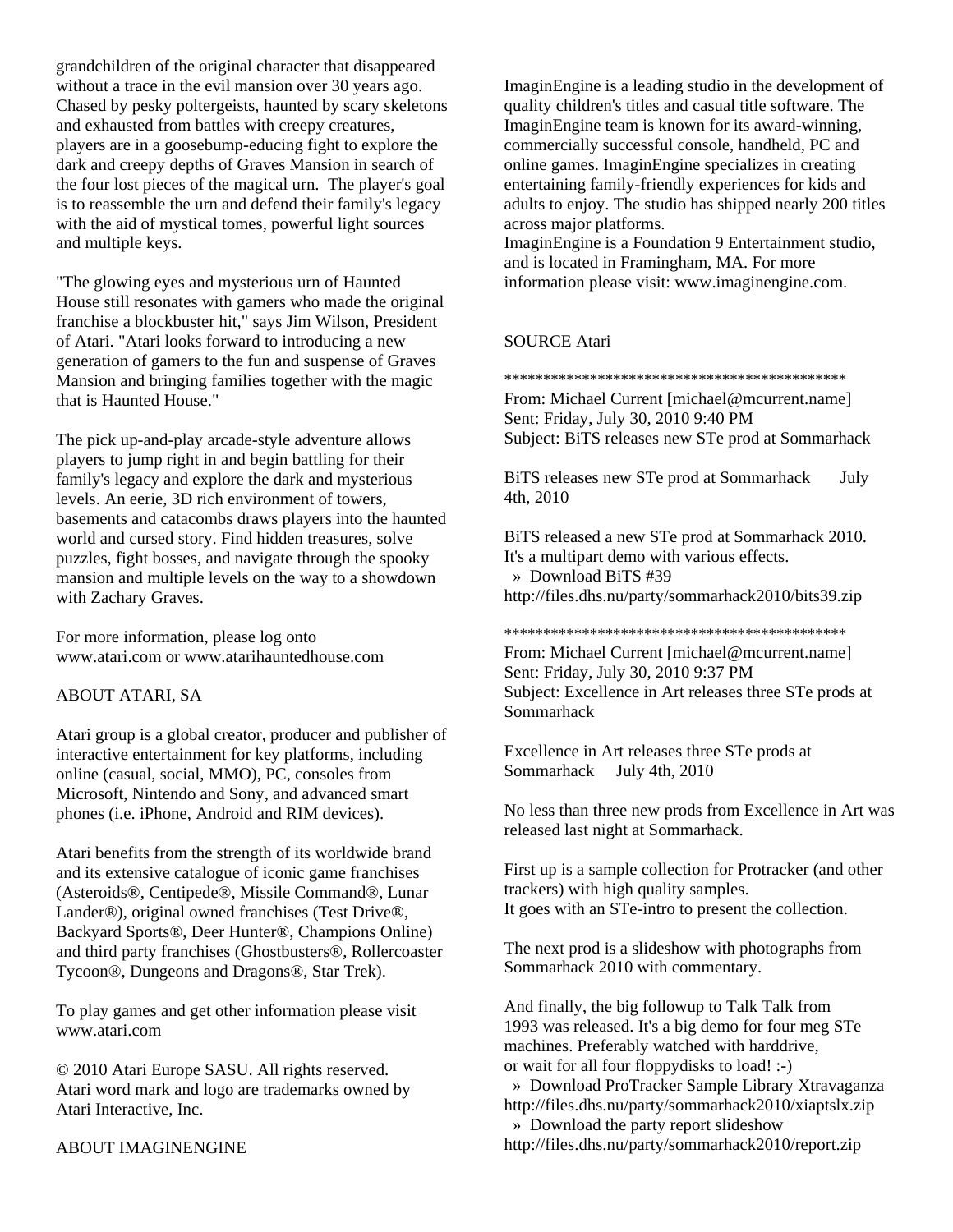» Download Talk Talk 2 v1.1 (MSTe update!) HDD version

http://files.dhs.nu/party/sommarhack2010/xia\_talktalk2\_ v1\_1\_hd.zip

 » Download Talk Talk 2 v1.1 (MSTe update!) Floppy version

http://files.dhs.nu/party/sommarhack2010/xia\_talktalk2\_ v1\_1\_msa.zip

\*\*\*\*\*\*\*\*\*\*\*\*\*\*\*\*\*\*\*\*\*\*\*\*\*\*\*\*\*\*\*\*\*\*\*\*\*\*\*\*\*\*\*\*

From: Michael Current [michael@mcurrent.name] Sent: Friday, July 30, 2010 9:38 PM Subject: Invizibles forgotten screen released at Sommarhack

Invizibles forgotten screen released at Sommarhack July 4th, 2010

At the Nordic Atari Show we met one of Invizibles graphicsmen from way back in time (now more known for his Falcon and Jaguar graphics under the handle Bear). He showed us an old screen that was never released we agreed that showing it in the Sommarhack 2010 compo would be a good idea. » Download ST intro by Invizibles http://files.dhs.nu/party/sommarhack2010/megabeer.zip

\*\*\*\*\*\*\*\*\*\*\*\*\*\*\*\*\*\*\*\*\*\*\*\*\*\*\*\*\*\*\*\*\*\*\*\*\*\*\*\*\*\*\*\*

From: Michael Current [michael@mcurrent.name] Sent: Sunday, August 08, 2010 4:43 PM Subject: Atari Reboot Is Underway

Atari Reboot Is Underway

The once-leading video game company is cleaning up its financial messes and trying to use its popular past as a springboard into the future.

August 03, 2010 By Ben Fritz, Los Angeles Times

In the new West Los Angeles corporate offices of Atari Inc., the desks are mostly empty and the walls are mostly bare, but there's a red neon logo in the lobby that almost anyone would recognize.

It's the perfect home for the once-leading video game company, which carries a name known around the world. The company is trying to rebuild itself after years of chaos, false starts and financial losses.

Most people remember Atari for helping to create the video game business in the 1970s with titles such as Pong and Asteroids, as well as the first popular game consoles that let people play at home.

Since the game market crashed in the mid-1980s, however, Atari has been through one corporate drama after another, passing through several owners including Warner Communications and Hasbro. In the last five years, as part of the public French company Infogrames, it has had four chief executives and lost more than \$700 million.

The new team setting up shop in L.A. has spent the last year cleaning up Atari's ample financial messes.

"It was like an old onion that smells really bad and every time you peel away one problem, you find another," said Chief Executive Jeff Lapin, a game industry veteran known for turning around troubled companies.

Together with President Jim Wilson, Lapin is looking to largely bypass the shrinking multibillion-dollar business of selling video games at retail stores and instead to leap into the fast-growing but still small digital side of the business. In the next few months, Atari will roll out a major online initiative with updated versions of old favorites such as Missile Command and Centipede that can be downloaded or played on social networks like Facebook.

It's also building out a licensing program that includes not just consumer products but also movies based on its classic games. Two are already in development at different studios.

"I look at us as basically a start-up, but one with a brand everybody in the world knows and a great library of intellectual property," Lapin said.

Atari's financial resources are certainly akin to those of many tech start-ups.

As of March 31, the company had \$13.4 million in cash and a \$57.4-million credit line, plus \$25.4 million in debt. Given that Atari doesn't have enough money at its disposal to make and market a major video game like Call of Duty, moving into digitally distributed games which typically cost less than \$1 million to produce - is a strategy guided by necessity.

Atari's position nonetheless is an improvement from the \$7.7 million in cash it had a year ago. Infogrames-owned Atari had, over the previous decade, borrowed hundreds of millions of dollars to fund an acquisition spree, but was unable to effectively integrate its assets or maintain a healthy balance sheet. As losses mounted, it ended up having to sell development studios, intellectual property and its European distribution business.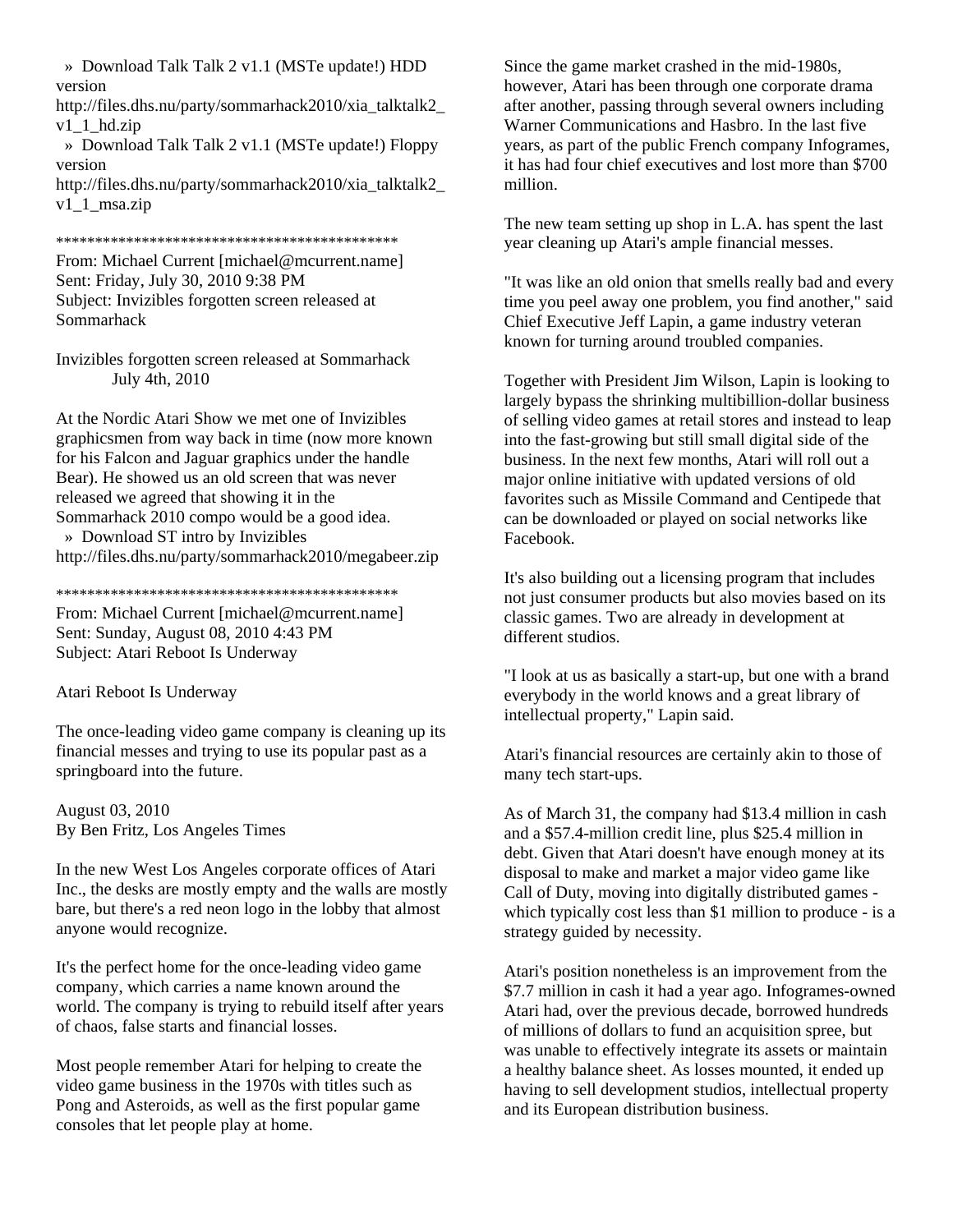"The company wasn't just being mismanaged, it was being abused," said Atari co-founder Nolan Bushnell, who recently joined the board of directors after a 32-year absence. "It ended up a shell."

Lapin first joined Atari's board in late 2007 and was elevated to the top spot last December, after the departure of high-profile executives from Electronic Arts Inc. and Sony Corp. who lasted little more than a year. Together with Wilson, he slashed costs, laid off employees and canceled projects. The pair also decided to move the headquarters of Infogrames ? which last year officially changed its name to Atari ? from Paris and New York to L.A., a hub for gaming talent. (Atari remains a publicly listed French company.)

Atari is not yet profitable, although it has almost stopped hemorrhaging money. In the most recent six-month period its operating loss narrowed to \$2.7 million from \$54.8 million a year earlier, while revenue fell 42% to \$61.6 million.

The company still has a development studio in France that's working on a racing game called Test Drive Unlimited 2. Northern California's Cryptic Studios, which Atari bought in 2008, operates multiplayer online games such as the recently released Star Trek Online and Champions Online, both of which have very small user bases compared with the market-dominating World of Warcraft.

But to drive much of its growth, the company hired a veteran Microsoft and Yahoo executive to head its online activities. Thom Kozik, executive vice president of online and mobile, has contracted with outside producers to make 15 to 20 updated versions of Atari games for the Web.

Though some of its games will be pay-to-download, Atari is embracing the increasingly popular free-to-play business model used by companies such as Playdom, which was recently acquired by Walt Disney Co. in a deal worth up to \$763 million. Most players of so-called F2P games spend nothing, while a small but avid group pay for virtual items that enhance the experience.

"Over the next six months you're going to see some of our best brands coming out as casual online games and digital downloads across multiple platforms, and you'll see a handful of retail releases," Wilson said.

Atari also is aggressively licensing its original logo for a slew of items including bags, hoodies and wallpaper. Wilson, who is overseeing the effort, said the company is "staying out of the tchotchke business."

But, as well-known brands such as Playboy have learned, the strategy carries risks.

"Trying to sell retro Atari may say to people that you're consumed with your past and not focused on your future," said Helen Gould, a director of verbal identity for brand-consulting firm Interbrand.

Licensing throws off a small but stable source of revenue that Atari very much needs, however, and could let the company enjoy some riches from its intellectual property much like superhero giant Marvel Entertainment, acquired by Disney last year for \$4.3 billion.

International Creative Management, Atari's Hollywood agency, has set up Asteroids as a movie in development at Universal Pictures and Roller Coaster Tycoon at Sony Pictures Animation and is shopping other titles like Missile Command.

"We want Atari to be a company that's a part of the zeitgeist," said ICM President Chris Silbermann.

The tension between Atari's desire to profit from its past and its push to become relevant in the present is best captured in Bushnell, whose very presence denotes a desire by new leadership to connect with the company's glory days. The 67-year-old inventor said he spends two days a week on average consulting on upcoming online games such as Centipede and Asteroids but often finds himself regaling new employees with stories from the 1970s.

"We dominated this business from its dawning until the mid-'80s,"

said Bushnell, but "the wonderful thing about the video game business is that legacy positions are never set in stone."

http://articles.latimes.com/2010/aug/03/business/la-fi-ctatari-20100803

\*\*\*\*\*\*\*\*\*\*\*\*\*\*\*\*\*\*\*\*\*\*\*\*\*\*\*\*\*\*\*\*\*\*\*\*\*\*\*\*\*\*\*\*

\*\*\*\*\*\*\*\*\*\*\*\*\*\*\*\*\*\*\*\*\*\*\*\*\*\*\*\*\*\*\*\*\*\*\*\*\*\*\*\*\*\*\*\*